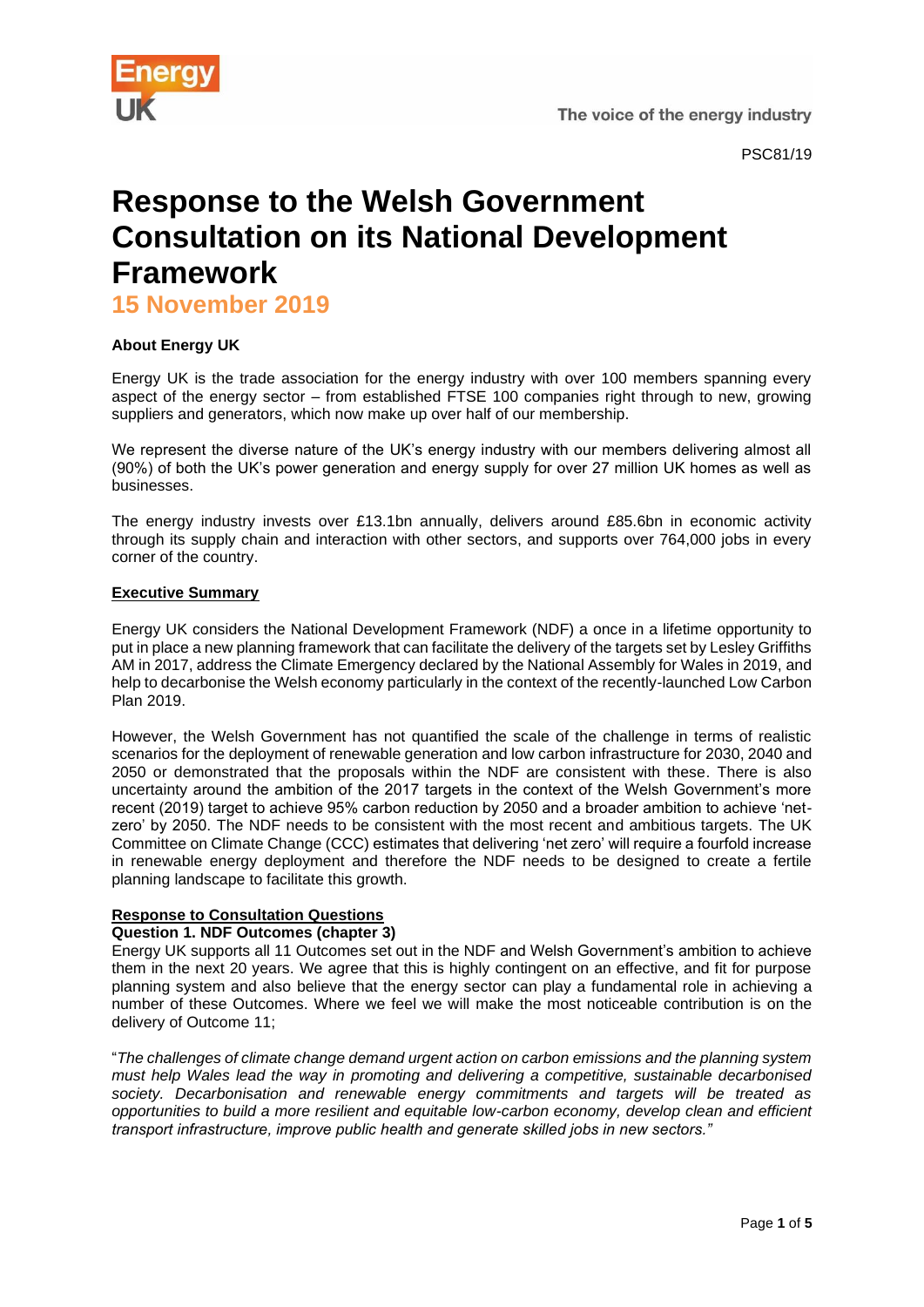

1

## PSC81/19

The NDF is key to achieving this outcome in that it is the primary development plan for Developments of National Significance (DNS) applications, meaning decisions on energy projects >10MW (and below 350MW for energy generation other than onshore wind) must be taken in accordance with the NDF. The NDF also provides direction for Strategic Development Plans (SDPs) and Local Development Plans (LDPs) prepared by local planning authorities (LPAs), who determine proposed energy developments of 10MW or less.

#### **Question 5. Low Emission Vehicles (policy 7). To what extent do you agree or disagree that policy 7 will enable and encourage the roll-out of charging infrastructure for ultra-low emission vehicles?**

Energy UK supports the Welsh Government's intention to develop a charging network and encourages it to duly consider the role that different types of charging play in the charging ecosystem (e.g. at home, at work, public destination and public en-route/rapid charging), whilst recognising the importance of also encouraging EV uptake, as the two are complementary.

Progress made decarbonising the power sector can be leveraged to decarbonise road transport, in particular through battery electric vehicles, which offer the greatest opportunities for emissions reductions. The Welsh Government should seek to prioritise the uptake of battery electric vehicles in particular in light of this.

The NDF should ensure that it enables and encourages the roll-out of charging infrastructure for electric vehicles by carrying out the necessary and future-proof grid upgrades to support the increased demand of the necessary charging infrastructure. Energy UK recommends considering targeted investments in grid reinforcements for strategic en-route ultra-rapid charging hubs, consideration of supplementary grants for workplace and on-street charging infrastructure, given the relative shortage of off-street home parking in Welsh towns, and a review of planning requirements, ensuring the inclusion of passive and active charge point provision in new developments. Energy UK supports ambitious planning requirements for EV charging infrastructure and urges the Welsh Government to match the requirements being introduced in England<sup>1</sup>, as a minimum, as well as looking at introducing more ambitious requirements.

In addition, Energy UK recommends the Welsh Government reviews charging infrastructure provision within the car parks of the property it owns, from council premises, public car parks and major transport hubs, again targeting accelerated EV uptake levels towards 2030.

Due attention should also be paid to ensuring that the increasing fleet of electric vehicles is supplied by clean, low-carbon electricity. It must also acknowledge and proactively plan for the long-term challenges Wales faces in relation to new and reinforced grid, especially in Mid Wales.

## **Question 6. Green Infrastructure (policies 8 & 9) To what extent do you agree or disagree with the approach to maintaining and enhancing biodiversity and ecological networks?**

Energy UK supports the approach to include green infrastructure as national development projects and welcomes the expectation in Policy 8 that the Welsh Government and its key partners will identify *"opportunities where strategic green infrastructure could be maximised as part of development proposals"* as this recognises the potential biodiversity benefits (net gain) that can be achieved by developments. We would welcome further detail on how and where exactly these green infrastructure projects will be deployed, as while there are area-based designations for onshore wind and solar developments, plans for these green infrastructure projects are less clear and we would welcome more detail on how and where exactly they would be delivered.

[https://assets.publishing.service.gov.uk/government/uploads/system/uploads/attachment\\_data/file/818810/](https://assets.publishing.service.gov.uk/government/uploads/system/uploads/attachment_data/file/818810/electric-vehicle-charging-in-residential-and-non-residential-buildings.pdf) [electric-vehicle-charging-in-residential-and-non-residential-buildings.pdf](https://assets.publishing.service.gov.uk/government/uploads/system/uploads/attachment_data/file/818810/electric-vehicle-charging-in-residential-and-non-residential-buildings.pdf)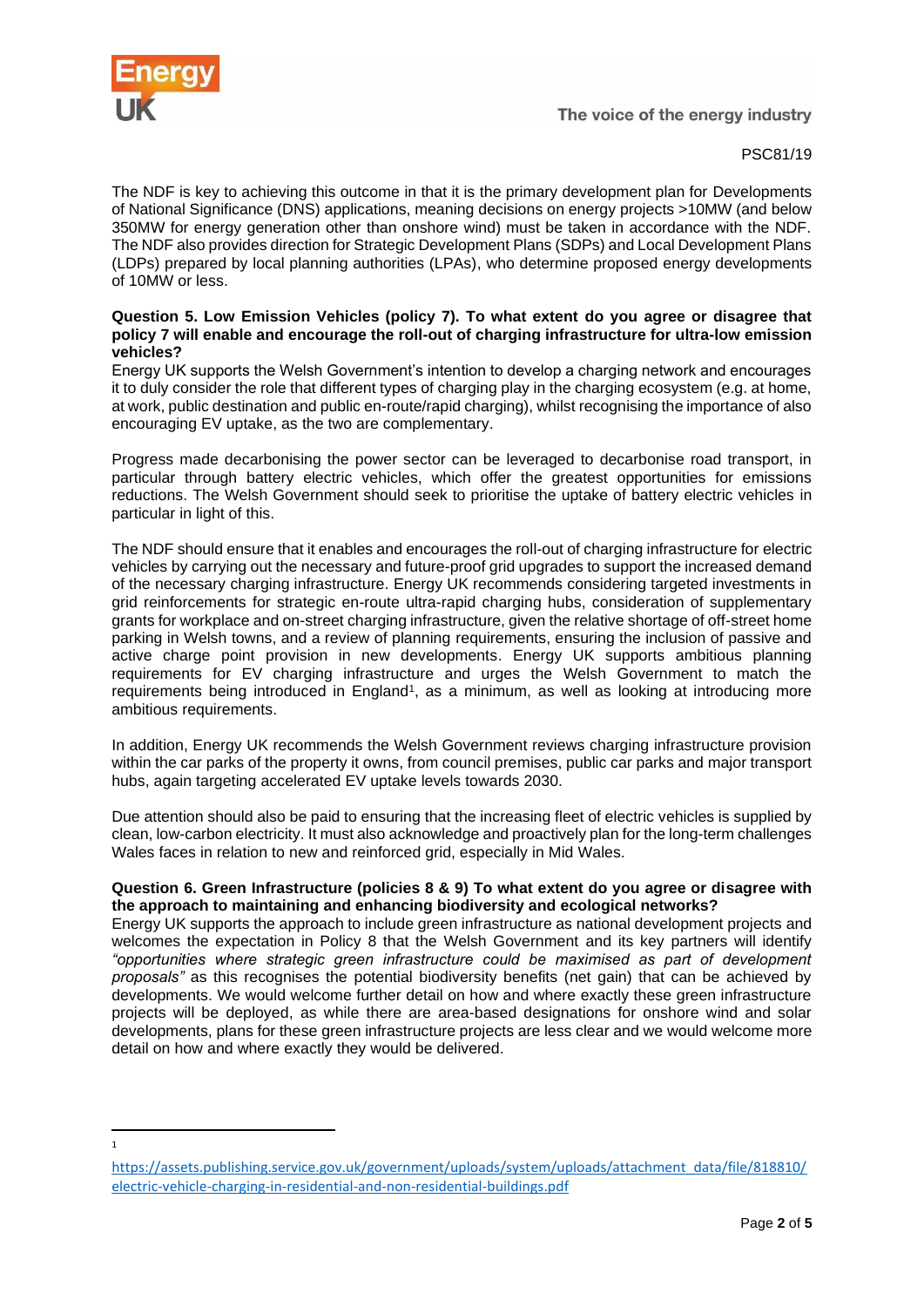

PSC81/19

## **Question 7. Renewable Energy and District Heat Networks (policies 10-15). To what extent do you agree or disagree with the NDF's policies to lower carbon emissions in Wales using…Large scale wind and solar developments and district heat networks?**

Energy UK is supportive, in principle, of the Welsh Government's positive approach to renewables and the efforts made to reflect this in the narrative and policies of the NDF. The consideration of turbines up to 250m to tip is welcomed as the direction of travel for the wind industry is towards taller turbines. In line with support for 250m turbines, we would recommend that any limitations on innovation should be resisted in order to future proof the final NDF up to 2040. We note, however, that there has been no consideration of the associated grid connections which should also benefit from a similar acceptance of landscape change if this policy is to be deliverable. We firmly believe that Welsh Government can be an enabler, welcoming the work of companies that want to invest in renewable energy generation in Wales, within the wider context of the climate emergency, supporting economic growth, delivering security of supply and lowering consumer bills.

That being said, we have significant concerns related to the *Assessment of on-shore wind and solar energy potential in Wales<sup>2</sup>* and its designation of 'Priority Areas' for wind and solar energy. We find these 'Priority Areas' to be largely unsuitable for onshore wind once standard developer constraints, such as property buffers and wind speeds, are applied. Initial analysis by RenewableUK Cymru shows that only approximately 10% of the total area of the 'Priority Areas' is theoretically suitable for onshore wind, however, once existing operational schemes within 'Priority Areas' have been accounted for, this amount will be closer to 5%, significantly reducing the ability of these areas to contribute to combating climate change. This problem would occur regardless of tip height. Furthermore, some of these suboptimal locations would only be capable of hosting small schemes (<10MW) which are only likely to be viable with subsidy and are not DNS-scale projects (i.e. not ones that would be determined against the NDF). We believe that the NDF (as is) is setting Wales up to fail its renewable energy targets and will effectively stifle deployment of large-scale onshore wind at any meaningful scale due to the flawed assumptions underpinning the assessment.

An assessment of future potential for onshore wind in Wales, based on standard constraints applied by developers, indicates that a significant proportion of the potentially developable pipeline falls outside of the Priority Areas (i.e. falls in the amber areas). As Policy 11 (amber areas) sets a higher threshold of acceptability for developments, the consenting risk for developments will be higher making development at risk less attractive. Many of the best potential onshore wind sites in Wales, including several sites previously within Technical Advice Note (TAN) 8 Strategic Search Areas (SSAs) and on the Welsh Minister's forestry estates (which would also provide direct financial benefit to the Welsh Ministers) are outside the Priority Areas. Many of the TAN8 SSAs have already been subject to considerable development activity and investment and their full potential is yet to be fully realised. The additional consenting risk within amber areas may have a negative impact on deployment in Wales and future opportunities for the established Welsh supply chain will be reduced or in the worst case lost entirely.

Our preference would be for Priority Areas to be replaced by a criteria-based approach which reflects the supportive wording in Policy 10, avoids subjective constraints (such as Arup's high-level landscape and visual inter-visibility assessment used to inform the Priority Areas), and avoids overly onerous buffer zones around designated features (such as National Parks, heritage sites, or areas of outstanding natural beauty).

We support a criteria-based approach that does not undermine the intentions of building a critical mass to support new or reinforced grid infrastructure referred to on page 36 and recognise collaborative working is needed to develop a policy framework for renewable energy that supports grid reinforcements in order that the new developments have a route to grid. We support a renewable energy workshop as part of the draft NDF consultation process to bring developers, regulated grid operators and planning authorities together to best achieve the required policy framework.

<sup>2</sup> <https://gov.wales/assessment-shore-wind-and-solar-energy-potential-wales>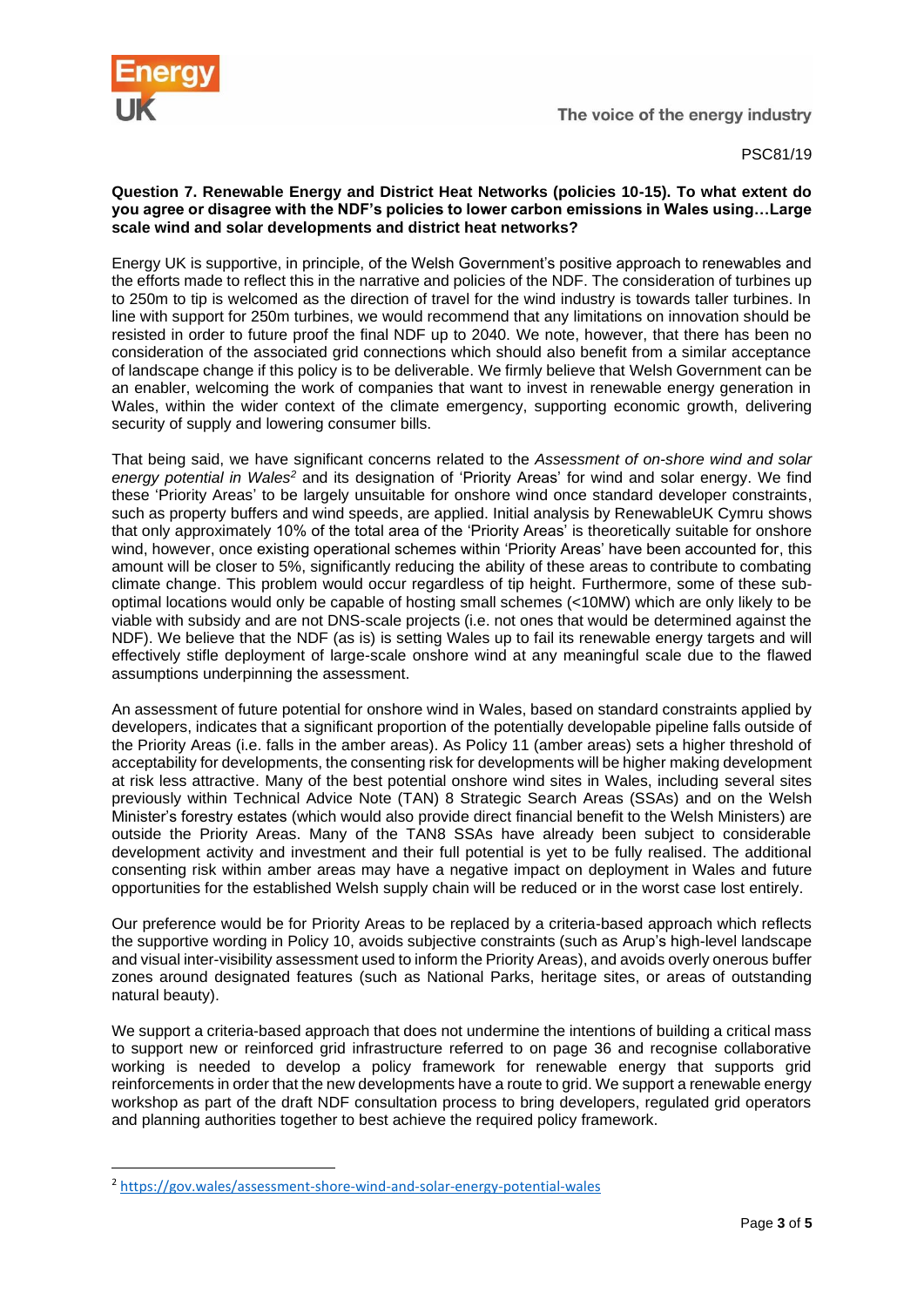

The voice of the energy industry

# PSC81/19

Furthermore, it is not possible to conflate onshore wind and solar potential into a single 'area' (as the Arup assessment has done) because different constraints are applied to both technologies. As well as applying constraints that should not apply to onshore wind, the Arup assessment has also applied a high-level landscape and visual inter-visibility assessment which is not appropriate at the plan-making stage. A criteria-based approach would ensure that planning decisions are not prejudged by unsophisticated and subjective high-level blanket assessments taken at the plan-making stage. The appropriate opportunity for Welsh Ministers to assess effects will be on a case-by-case basis at the point of making a decision on the DNS application which will be accompanied by a site-specific and detailed Environmental Impact Assessment (EIA).

Large-scale onshore wind developments may require associated development at a level beyond that over which Welsh Government has jurisdiction (i.e. grid connections are Nationally Significant Infrastructure Projects (NSIPs) when they are over >132kV, and are determined at the UK Government level). In order to ensure delivery in line with the intent of the NDF, the NDF should therefore provide 'in principle' support for these projects.

Additionally, encouraging renewable energy is only a small element of the wider decarbonisation agenda. Strategic decisions, for example on how heating is decarbonised (electrification vs repurposing the gas network using renewable gasses and hydrogen) have yet to be made and these will inevitably impact on the spatial and temporal requirements for new renewables. Whilst, arguably, the point could be made that this is beyond the timescale of the NDF, the reality is that the planning and financial implications need to be considered well in advance to ensure that the NDF or its successors allow for the consequences of such decisions. It is also prudent to flag this issue here because the Welsh Government will inevitably need to consider these issues in due course if it is to meet its net zero target.

#### **If you disagree with the NDF's approaches to green infrastructure, renewable energy or district heat networks, what alternative approaches should we consider to help Wales to enhance its biodiversity and transition to a low carbon economy?**

Although the Welsh National Marine Plan will be the document against which devolved offshore projects are assessed, the NDF should recognise and support the contribution made by offshore wind and tidal technologies, and provide a supportive policy framework for the devolved onshore elements of these offshore schemes. As an aside, we would also welcome consideration by Welsh Government of the timing of consenting under the Marine Licensing regime so that NSIP projects consented under the Planning Act process are not unduly delayed by marine licensing consenting issues.

The NDF is inconsistent in its approach to DNS projects. It has gone to an unnecessary level of detail to identify Priority Areas for onshore wind and solar whilst not addressing or, in some cases, making a single reference to other types of DNS projects (e.g. overhead grid connections, ports, harbours, transport, other generating stations etc.)

There is also little to no mention of Carbon Capture Use and Storage (CCUS) in the NDF, which is concerning given the importance the CCC places on the technology to achieve net zero emissions by 2050. There are also promising opportunities for the deployment of CCUS in areas of large-scale industrial activity such as in South Wales (specifically around Port Talbot and Swansea). Areas like these with mix of industries and the presence of electricity generating power plants, using both gas and biomass, have been identified as ideal for the development of a CCUS and hydrogen cluster<sup>3</sup>. As there are no offshore CO<sub>2</sub> storage sites in the immediate area, CO<sub>2</sub> from the South Wales region would need to be sequestered through use as a feedstock or transported by ship for storage. For sectors that are critical to the economy of Wales where there are few alternatives for decarbonisation, such as oil, steel, cement, hydrogen and chemicals industries, deploying CCUS is the most cost-effective pathway to decarbonise. Failing to mention the potential to develop South Wales into an 'industrial CCUS/hydrogen

<sup>3</sup> Delivering Clean Growth: CCUS Cost Challenge Taskforce Report (July 2018)

[https://assets.publishing.service.gov.uk/government/uploads/system/uploads/attachment\\_data/file/727040/](https://assets.publishing.service.gov.uk/government/uploads/system/uploads/attachment_data/file/727040/CCUS_Cost_Challenge_Taskforce_Report.pdf) [CCUS\\_Cost\\_Challenge\\_Taskforce\\_Report.pdf](https://assets.publishing.service.gov.uk/government/uploads/system/uploads/attachment_data/file/727040/CCUS_Cost_Challenge_Taskforce_Report.pdf)